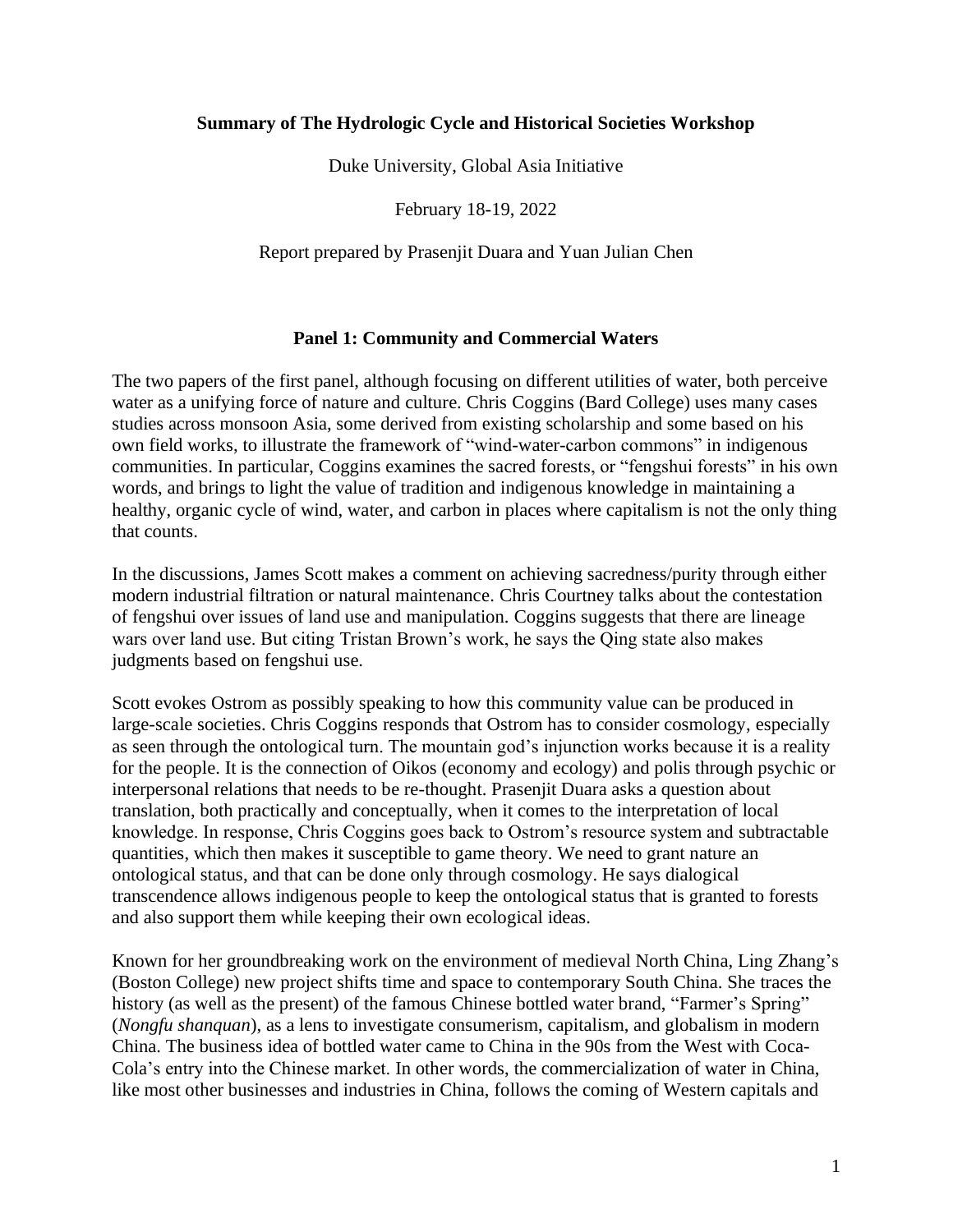Western ideas. When introducing Farmer's Spring's business operation in China, Zhang describes how the company's advertisements about sweet water as natural backfired, forcing the company to explain that the "sweetness" comes from special natural nutrients from deep reservoirs. The idea of naturalness coming from the deep contrasts another prevalent belief that purity emerges from rarely visited heights such as the Tibetan Plateau. To judge the validity of both theories, whether they are truths or just urban myths, one needs to understand the molecular and chemical properties of water and its relationship with verticality. Overall, Zhang argues that the Farmer's Spring and its water source, the Thousand Islands Lake, are the geophysical and economical products of modern hydraulic constructions and the Cold War geopolitics.

In sum, Coggins and Zhang differ greatly in their methodologies and perspectives, one emphasizing fieldworks and indigenous culture while the other drawing on readily available textual (sometimes multimedia) sources of popular culture. But both papers demonstrate that water, whether perceived as a link in a sacred cycle or a goldmine of renminbi, is as much a cultural agent as it is a natural force.

# **Panel 2: Other Waters**

This panel truly broadens the traditional scope of water history. The presentation of Philip Steinberg (Durham University, UK) examines ice, the solid state of water, as an agent of livelihood and circulation in the Arctic. In contrast with the moving currents, ice provides a chance to study "slow hydrology" in a different hydrosphere. Steinberg's presentation seeks to understand the different mobilities and temporalities of water. While we often perceive the movement of water as flows, Steinberg points out that the mobilities of water in the frozen state are sticky and hence result in different temporalities, such as pauses and pulses. Steinberg channels the debate of whether other forms of water, icy or gaseous, should be perceived as more or less wet than liquid water.

Chris Courtney, also from Durham University, investigates the gaseous state of water. The region of his study, Wuhan in Central-South China in the Yangzi River Valley, is well-known for its humid weather. In the summer, high humidity in the air further increases the "feels like" temperature and forces people to seek various ways, from ice harvesting in the early times to airconditioning and refrigeration in recent decades, to escape the extreme heat. The widespread use of air-conditioners and refrigerators in Wuhan has provided much-needed comfort and convenience for Wuhan residents. With refrigerators, people no longer need to buy fresh food daily. However, it is not hard to get off the habit and many people still do not trust food from the cold chain.

Air-conditioning has assisted the city's transition to a more "civilized" public space where men and children no longer need to stay outside topless for some cold relief. Taking on this point, Rohan D'Souza asks the question of if extremes, such as extreme heat and extreme humidity, bring people together and make people more social. Another effect of the increasing use of airconditioning is its significant contribution to the urban heat island effect in the city. Some in the audience were interested in air-conditioning's percentage contribution to temperature increase in Wuhan. However, it seems such data is not readily available from current studies.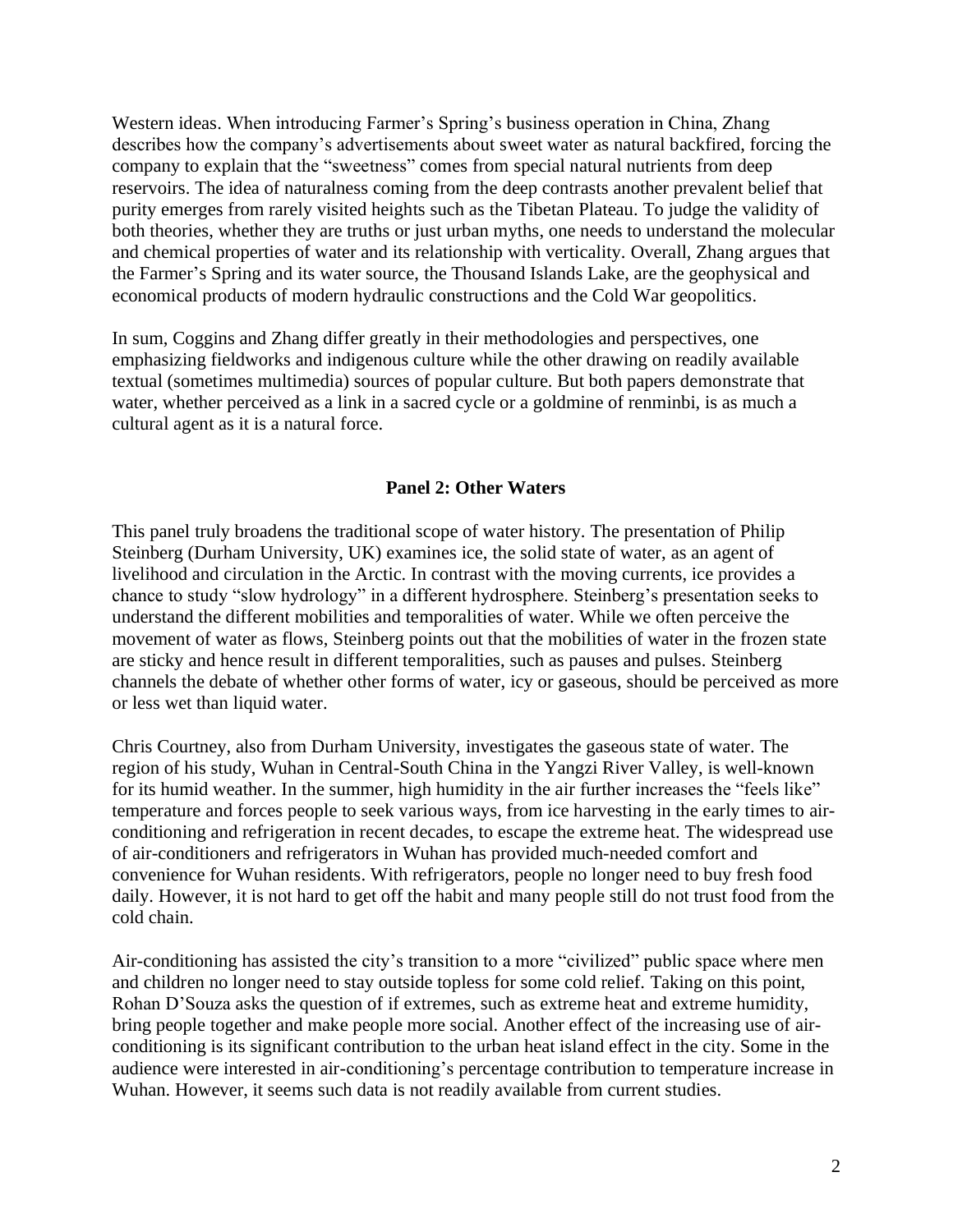In sum, Steinberg and Courtney have drawn our attention to the non-liquid states of water and how these other states of water shape cultures and societies. This panel most directly speaks to the theme of this workshop: the hydrological cycle beyond flowing, liquid water. In the discussions, the participants further connect themes of this panel to the previous panel. Steinberg, for example, echoes Scott's comment in the first panel about the duality of modern science and local knowledge—while we use scientific tools to measure humidity and monitor the movement of ice, the Inuit use their time-tested knowledge to understand the temporality and mobilities of ice. The theme also appears in Courtney's talk when he addresses how people in Wuhan did not fully trust the cold chain, an example of how long-rooted local know-how resists the influence of new technology imported from the West.

# **Panel 3: Hypersea: Water Within and Without Us**

Jim Wescoat (MIT) and Helen Rozwadowski (University of Connecticut) gave two lively presentations on waters within us and waters around us. The water of interest to Wescoat is what he terms "human biological waters," or human body fluids, that usually escape our attention either because they are hidden inside us or because they are so tiny in volume as compared with waters in rivers and reservoirs. However, the health and balance, or the lack thereof, of this small volume of body fluids depend on a massive amount of water for various uses – drinking water, sanitation water, irrigation water, and so on  $-$  as well as the nutrients, pollutants, disease vectors carried by these waters. A comprehensive study of the "medical hydrology" of the human biological waters, Wescoat argues, needs to arch over the evolutionary, historical geographic, and physiological perspectives of time and space.

Rozwadowski's presentation introduces the recent history of marine economy and the "ocean boosters." Tracing the development and current status of human exploration of oceans in the US, Rozwadowski's presentation delineates a vibrant picture of pioneering ocean boosters pushing new frontiers into the unknown depth of oceans when terrestrial and freshwater frontiers are rapidly diminishing or even vanishing. However, as much as ocean explorations can give rise to new, exciting regimes such as blue technology and blue economy, some in the audience expressed concerns over disputes over ocean sovereignty and remained skeptical on the outlook of further tampering with nature. Related to human exploration of the ocean, the discussions further expand to how human society and nature can coexist in the broad sense. Even the socalled "natural heritage sites" are not pristine sanctuaries free from the human footprint. All environmentalists and conservationists need to be fully aware that even the best-conserved sites are co-productions of both humans and nature.

The talks in this panel also echo themes that have been raised in earlier panels. For example, Wescoat's general thesis of water and human health circles back to discussions on water's molecular and chemical properties, which emerged after Zhang's talk on Farmers Springs. Regarding water and health, Wescoat also points out the difference between the water/disease dynamics and the water/health relationship – the former is a category of scientific inquiries, while the latter is more of a holistic approach.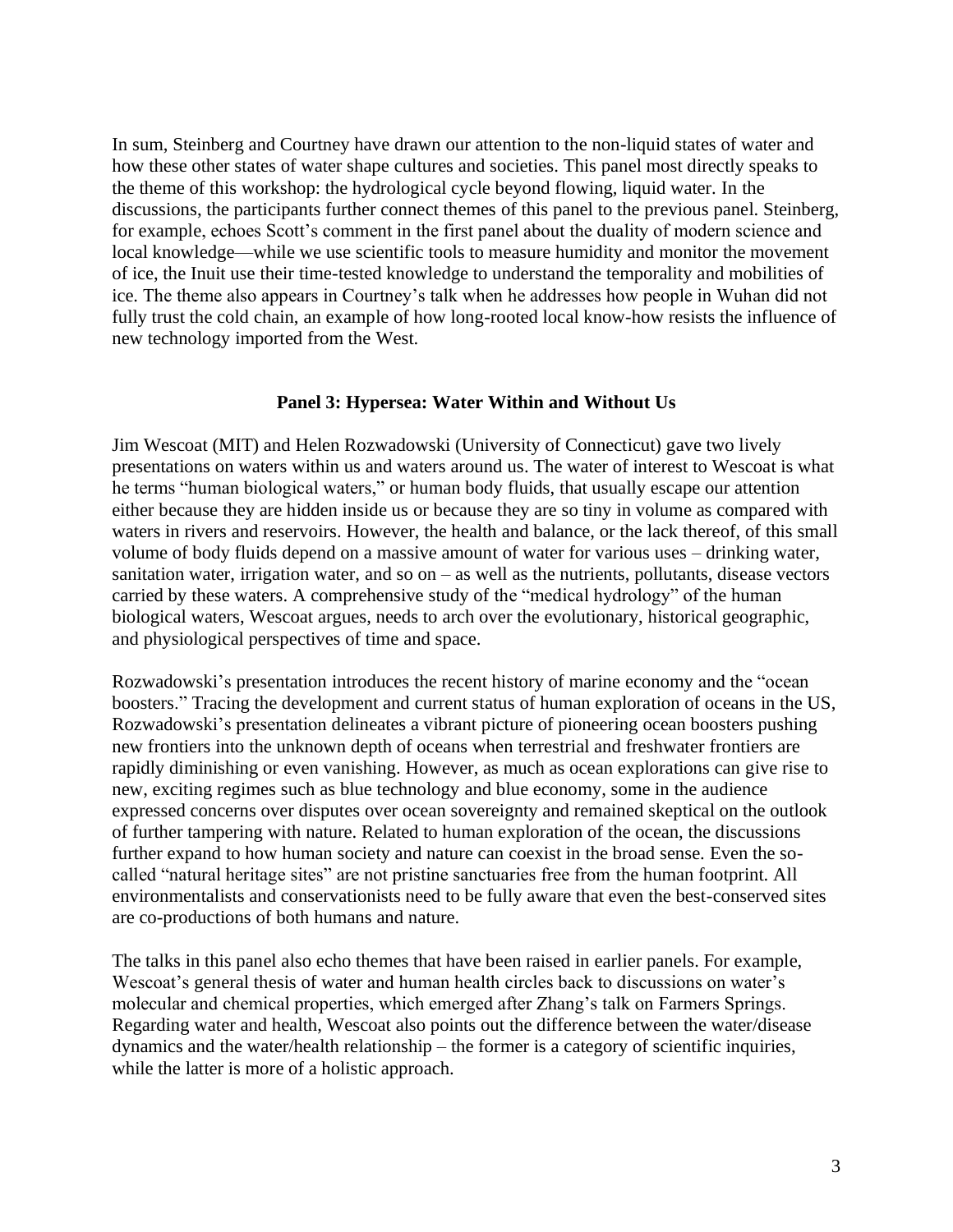Together, the two papers offer an interesting contrast between the tiny volume of water within us and the endless expanse and depth of oceans beyond our view. This panel shows the possibility of studying water history and the hydrological cycle on both small and large scales.

# **Panel 4: Rivers, Land, and Seas**

Dilip da Cunha (Columbia University), by pointing out that "wetness is everywhere," challenges many commonly held (mis)conceptions about waters – water flows are bounded, rivers have single sources, floods are natural occurrences, and so on. These conceptions, he argues, stem from the long history of humans' geological imagination and hydrological imagination of our habitats: seeing rivers as flows and floods leads to imagining land and water as a dichotomy. Rather one needs to engage wetness as the milieu of being. It is about seeing the earth surface as an assertion made by us to order this wetness and the river as intentionally drawn to contain and drain that surface of water. It is also to recognize that it is possible to live by engaging wetness in other ways and not necessarily by asserting a surface prone to disaster.

Rohan D'Souza (Kyoto University) echoes da Cunha's thesis "wetness is everywhere." Using a case study of a 19th-century hydrologic survey in South Asia, D'Souza vividly describes how hydraulic engineers observed and recorded the river's pulses – monsoons, seasonal rainfalls, ebbs and flows, and aquatic species that lived on these pulses – that make the river a biological body. These alternative perspectives among colonial officials were not necessarily recognized or implemented in policy.

James Scott (Yale University) also engages with the concept of "flood pulse" but addresses the thesis from a more general perspective. His presentation hinges on the paradox that the impression of regularity implied in phrases such as "flood pulse" and "hydrological cycle" belies the fluid, often unpredictable nature of waters. The long history (as well as the prehistory) of humans trying to tame the untamable waters have succeeded and failed. While successes are mostly manifested in the short term in economic terms, failures, usually long-lasting, have created capricious monsters -- floods, soil erosions, waterborne disease vectors, extinct aquatic species, to name a few. Scott recognizes that in some places people are relandscaping rivers and watersheds to restore the flood pulses. But he points out that many of these efforts, such as recreating wetlands and setting up conservational zones, do not actually restore the natural flood pulses because they are purposed for a different type of human desire for recreation and culturescapes.

Developing from the specific theme of human tampering with flood pulse, Scott broadens the discussions to reflect on Anthropocene and lean into the histories of nonhumans. For example, he points out that for animals, their only chance of having a voice audible to human beings is usually when they permanently lose their voices – namely, when they go extinct. The audience pick up on this exposition and further points at the similarity between rescuing nonhuman voices and rescuing indigenous accounts, which some papers in earlier panels have also addressed. Da Cunha also leans into the Anthropocene argument and points out that anthropocentrism often arises from landcentrism, or how we have traditionally focused on living on lands and shunning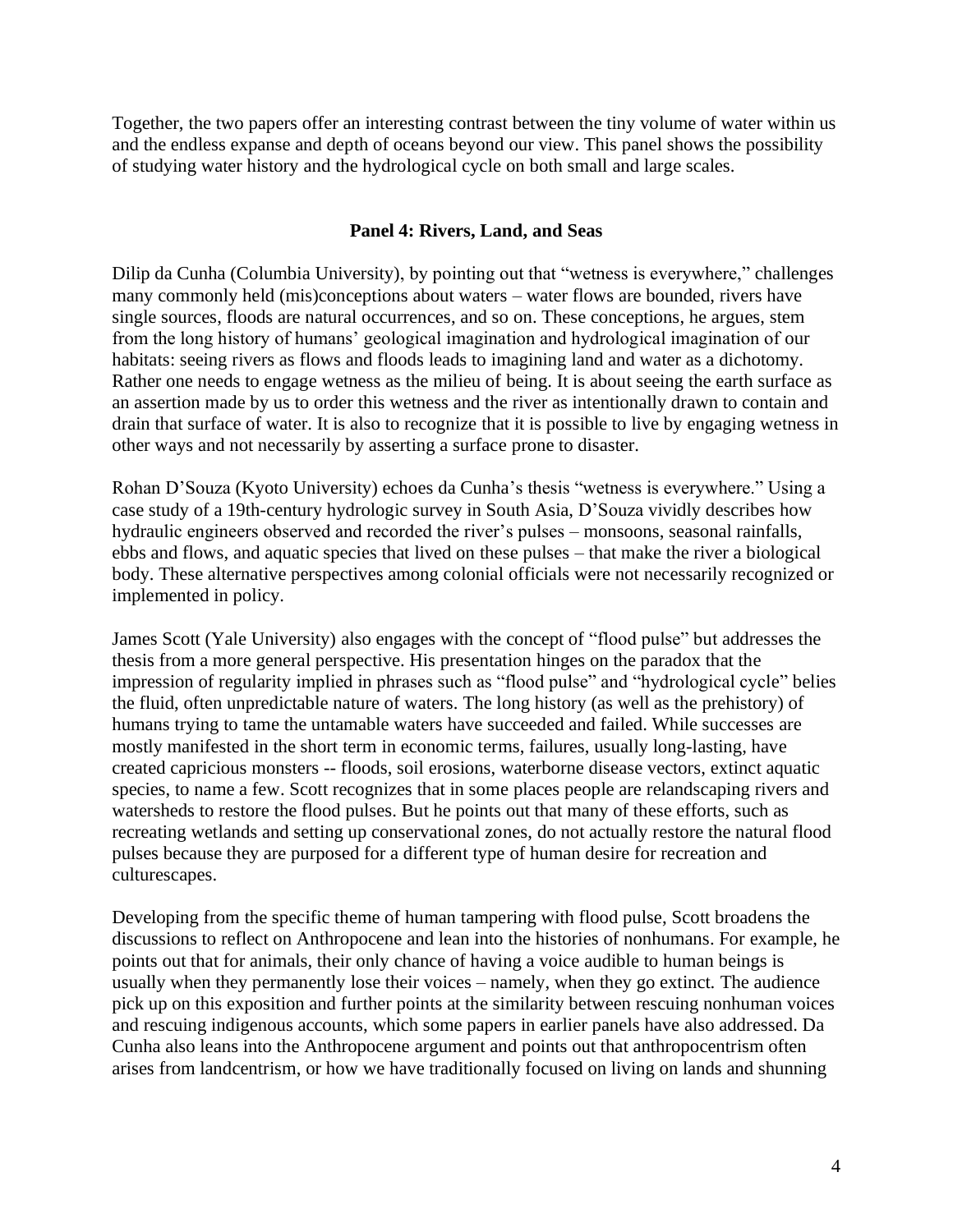away from water. This insight not only summarizes the rationale of this panel but also precisely highlights the importance of this workshop on water and historical societies.

The audience engaged in lively discussions and brought up topics ranging from soil moisture to swampy diseases, from flood myths to wetland memories, from deforestation in the Mississippi watersheds to destroying Yellow River dikes in medieval and modern China, and so on. Chris Coggins suggested that following Prasenjit Duara's article, "Oceans as the Paradigm of History" (2021), this panel is officially ushering in a paradigm shift in water history. An overarching question that begs a more systematic answer is: how can we develop a new theoretical framework, in place of Wittfogel's classical work of Oriental Despotism, to access how humans perceive/experience the dichotomy and continuity of irrigation and inundation? This panel offers a lot of food for thought.

### **Panel 5: Dams**

The two speakers of this panel, Arunabh Ghosh (Harvard University) and Harry Verhoeven (Columbia University), examined the development of dams in Maoist China and present-day Ethiopia. The scales of their subjects of study differ greatly – Ghosh's study focuses on smallscale hydrological projects in rural China, while Verhoeven's paper focuses on the single most grandiose hydro project in Ethiopian history. This difference, in turn, shapes the different approaches and perspectives of these two papers.

Ghosh traces the dramatic spread of intensive hydraulic engineering across China and the ensuing expansion of irrigated lands in the early People's Republic. He illustrates the significant accumulative contribution of the hundreds of thousands of small-scale hydroelectric stations to China's overall hydro capacity. Using local evidence and statistical figures, Ghosh shows that these small projects, more than large projects commissioned by the central government, most profoundly influenced the economy and society in decentralized rural areas in China.

Verhoeven's paper, on the other hand, focuses on a mega hydro project in modern Ethiopia. The Grand Renaissance Dam, a state-sponsored infrastructure endeavor, promises to cure a variety of economic and ecological problems including poverty, food security, climate change, and deforestation. The Ethiopian government makes the Grand Renaissance Dam a symbol of Ethiopia's rise from the shadow of its past of hydrological inferiority, first to Egypt and then to the colonial powers. Therefore, this dam has become the government's device to legitimize the party-state rule and to shape the Ethiopian national identity.

Overall, although the countries and the types of dams they study greatly differ, both speakers demonstrate why party-states, such as China and Ethiopia, attach so much value to hydro projects. Dams, small or large, can noticeably increase agriculture output in the short run, hence bringing economic legitimation to the regime. However, the long-term ecological and social consequences of these dams usually fall short of, if not reverse the goals or promises of thelocal or central administrations.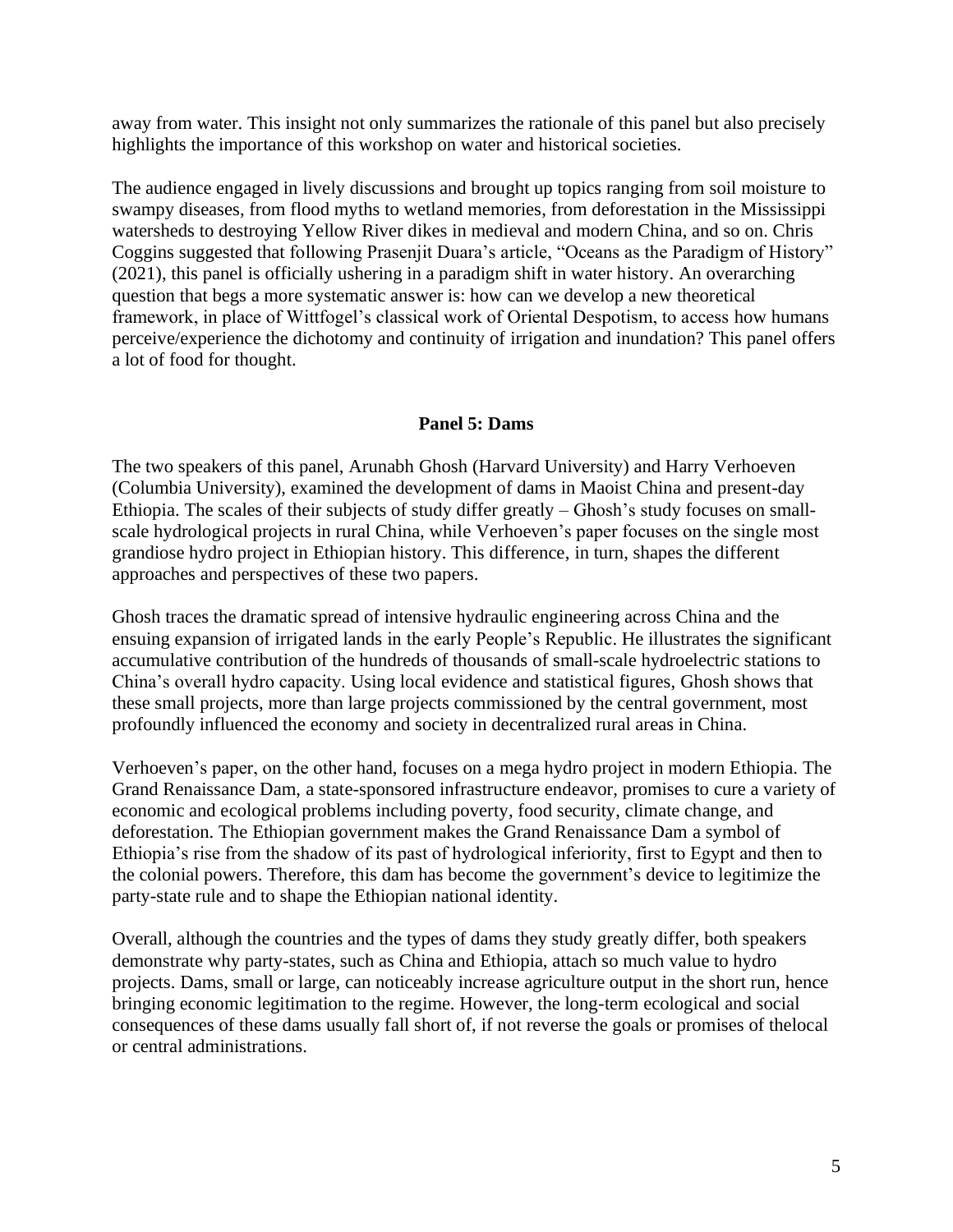Studies on small dams have traditionally been less abundant because they are often left out in sources. But small dams, or small hydrological projects and infrastructures overall, shed more light on decentralized local societies. Other than the cases given in Ghosh's talk, da Cunha shares with the audience an interesting example about small tanks in Andhra that collect rainwater. Although a proposal to pool these tanks together to make a big river sound appealing, people opposed it because linking the tanks and letting water flow imply sharing or giving away one's rights over water to people downstream. In other words, people would rather have still rainwater in smaller quantities than compete over a larger body of flowing water. Overall, small and large dams serve different purposes, work on different scales, reflect different power dynamics, and engage different types of sources. Although dams have been well-studied in histories and social sciences, this panel, by contrasting small dams and large dams, offers an interesting angle worth exploring.

# **Panel 6: The Hydro-social Cycle**

The last panel of the 2-day workshop consisted of three case studies of hydro-social interactions in the Murrumbidgee River watershed in Austria, the Loess Plateau in North China, and typhoon zones in coastal Southeast China.

Murugesu Sivapalan (UIUC) uses detailed data of the progression of reservoir capacity, irrigated area, agricultural output, and population size to trace the development of irrigation in the Murrumbidgee River Basin. He considers the human-river dynamics as encompassing parameters of different temporal scales, from observing river flows to calculating irrigated agricultural lands in the short term, from accumulating assets from water activities in the long run to raising environmental awareness beyond the horizon of one's own generation. The data Sivapalan presented demonstrates a clear correlation between increased water extraction and reduced streamflow, which, in turn, pushes wetland capacity to below the threshold level. However, visible wetland degradation often promotes environmental awareness and urges people to reevaluate how they use water and how much they use it. From the perspective of an engineering scholar, Sivapalan sees the hydro-social cycle beyond mere figure-crunching and advocates a full assessment of the cultural and social dimension of the human-water equilibrium or disequilibrium.

Micha Muscolino's paper is situated in Maoist China, the same time period as Ghosh's paper on small dams in the previous panel. However, while the small-scale hydro projects in Ghosh's study reflect how decentralized rural communities interreacted with their local governments, Muscolino's paper focuses on a large-scale, state-led campaign to rapidly relandscape the Loess Plateau at the upper section of the Yellow River to combat soil erosion and reduce sedimentation deposits. Like any campaigns in the CCP regime, the Loess Plateau relandscaping campaign, which included afforestation, converting slopes into terraced crop fields, and building embankments and earth dams, hoped to deliver rapid, visible results but paid little heed to follow the natural hydrological cycle. The most disastrous component of this massive relandscaping project was the construction of too many low-quality earth dams, which not only proved ineffective in holding water but also resulted in washouts that actually increased, rather than decreased, sedimentation deposits into the Yellow River. On the social dimension of this